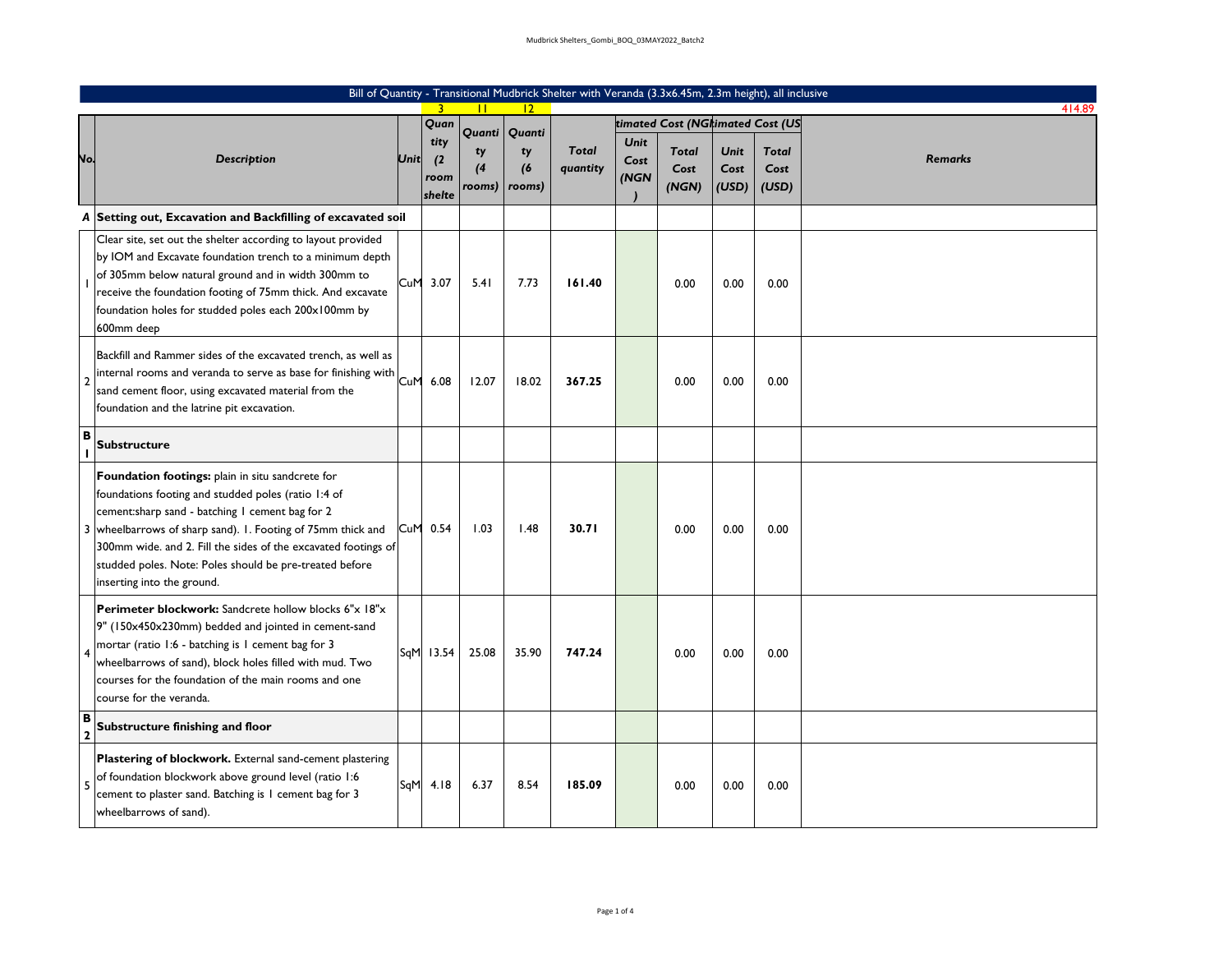| 6           | Damp proof membrane (DPM). Plastic sheet high<br>puncture resistance extremely durable water & vapour<br>resistant polythene, 0.1mm thickness. To cover the<br>perimeter of the rooms including mid partitions with 250mm<br>width. To protect walls from water capillarity.                                                                             | SqM | 5.63      | 10.63 | 15.25  | 316.75   | 0.00 | 0.00 | 0.00 |                                                                                                                                                                                                                                            |
|-------------|----------------------------------------------------------------------------------------------------------------------------------------------------------------------------------------------------------------------------------------------------------------------------------------------------------------------------------------------------------|-----|-----------|-------|--------|----------|------|------|------|--------------------------------------------------------------------------------------------------------------------------------------------------------------------------------------------------------------------------------------------|
|             | Floor. Plain in situ sandcrete floor 50mm thick (ratio 1:4 -<br>batching is 1 cement bag for 2 wheelbarrows of sand) cast<br>over backfilled and compacted soil.                                                                                                                                                                                         | CuM | 1.34      | 2.65  | 3.98   | 80.87    | 0.00 | 0.00 | 0.00 |                                                                                                                                                                                                                                            |
| 8           | Floor finish: cement grout covering a surface of 26.7sqm for<br>the internal rooms and veranda                                                                                                                                                                                                                                                           | SqM | 26.71     | 53.01 | 79.52  | 1,617.41 | 0.00 | 0.00 | 0.00 |                                                                                                                                                                                                                                            |
|             | Subtotal substructure                                                                                                                                                                                                                                                                                                                                    |     |           |       |        |          | 0.00 |      | 0.00 |                                                                                                                                                                                                                                            |
|             |                                                                                                                                                                                                                                                                                                                                                          |     |           |       |        |          |      |      |      |                                                                                                                                                                                                                                            |
| $\mathbf C$ | Superstructure (mudbrick walls)                                                                                                                                                                                                                                                                                                                          |     |           |       |        |          |      |      |      |                                                                                                                                                                                                                                            |
| 9           | Walling: Construct walls with Locally hand-made Mudbricks<br>(150mmx150mmx350mm), including preparation and<br>screening of soil of agreed grain composition, mixing with<br>water and vegetable fibres, laid with mud mortar. Where<br>possible, bricks to be moulded on site by local workers,<br>including direct shelter beneficiaries.              | SqM | 52.38     | 97.86 | 139.73 | 2,910.37 | 0.00 | 0.00 | 0.00 | 13 courses of bricks above the plinth to reach 2.49m above<br>NGL, plus overhead course above wall plate on long sides.<br>Including internal partition and gables. Provide 50mm<br>ventilation gaps at the overhead course as per design. |
| #           | Apply earth-based plaster, 15mm thickness, mixture of<br>mud, boiled bitumen and used engine oil (or water-based<br>bitumen), to be applied in at least two coats. Inclusive of all<br>required materials for the mixture, water and labour costs.<br>For all external mudbrick walls, and only 300mm height from<br>floor level for the internal rooms. |     | SqM 51.48 | 91.78 | 120.80 | 2,613.49 | 0.00 | 0.00 | 0.00 |                                                                                                                                                                                                                                            |
|             | <b>Subtotal walls</b>                                                                                                                                                                                                                                                                                                                                    |     |           |       |        |          | 0.00 |      | 0.00 |                                                                                                                                                                                                                                            |
|             |                                                                                                                                                                                                                                                                                                                                                          |     |           |       |        |          |      |      |      |                                                                                                                                                                                                                                            |
| D           | Timbers for roof structure and door frame                                                                                                                                                                                                                                                                                                                |     |           |       |        |          |      |      |      |                                                                                                                                                                                                                                            |
|             | Provide and install Obeche Timber poles, 2x6 inches<br>full length min. 3m, pre-treated with antitermite/engine oil<br># solution. For wall plates (4pcs), door frames (4pcs) and lintel<br>of front windows (Ipc cut into two). To be secured with<br>langalanga to the brick walls.                                                                    | Pcs | 9.00      | 18.00 | 27.00  | 549.00   | 0.00 | 0.00 | 0.00 |                                                                                                                                                                                                                                            |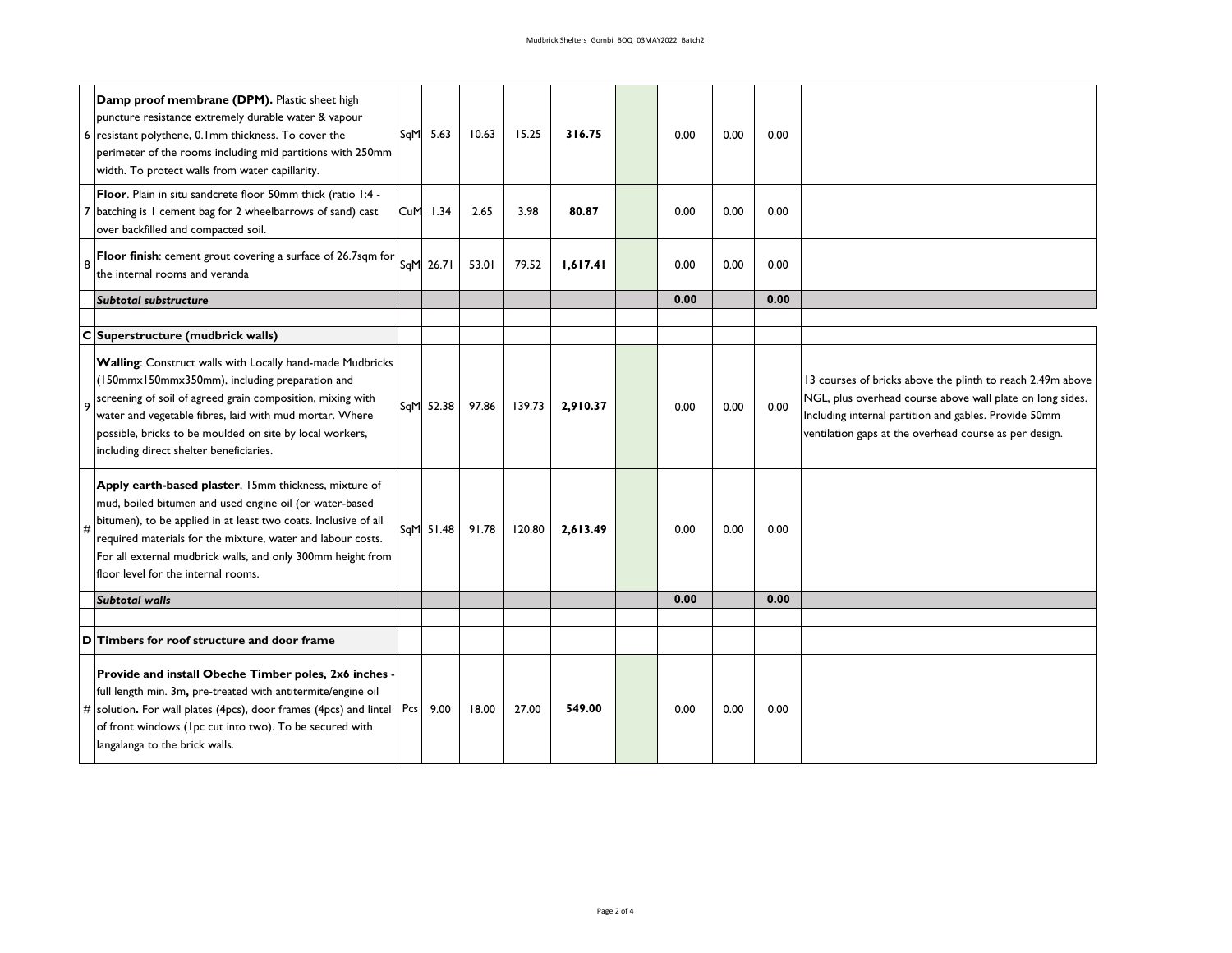|   | Provide and install Obeche Timber poles, 2x6 inches<br>full length min. 3m for studded poles at front veranda, pre-<br>$\#$ treated with antitermite/engine oil solution and fully termite<br>treated at base (soaked in metal drum min 900mm from<br>base). To be cast in sand-cement footing.                                                                                                                                                                    | Pcs | 5.00        | 10.00 | 14.00  | 293.00   | 0.00 | 0.00 | 0.00 |  |
|---|--------------------------------------------------------------------------------------------------------------------------------------------------------------------------------------------------------------------------------------------------------------------------------------------------------------------------------------------------------------------------------------------------------------------------------------------------------------------|-----|-------------|-------|--------|----------|------|------|------|--|
|   | Provide and install Obeche Timber poles, 2x4 inches<br>full length min. 3m, pre-treated with antitermite/engine oil<br>solution. For ridge beam (2.5 pcs); 7.5pcs front rafters<br>(330cm); 5pcs back rafters (230cm); 2pcs for wall plate for<br>front veranda; 2pcs for tie beams at trusses no. 2 and 4. 3x<br>tie collar at trusses 1-3-5 (100 cm length) and 2 king posts of<br>(80cm length) at trusses no. 2 and 4, to be obtained from<br>rafters offcuts. |     | Pcs 19.00   | 38.00 | 54.50  | 1,129.00 | 0.00 | 0.00 | 0.00 |  |
| # | Provide and install Obeche Timber poles, 2x3 inches<br>full length min. 3m, pre-treated with antitermite/engine oil<br>solution, for 10 lines of purlins, to be nailed to rafters and<br>secured with langalanga.                                                                                                                                                                                                                                                  |     | Pcs 25.00   | 50.00 | 75.00  | 1,525.00 | 0.00 | 0.00 | 0.00 |  |
|   | Provide and install Fascia board, 1x5 inches timber<br># plank - full length min. 3m - along the whole perimeter of the $ Pcs $<br>roof, pre-treated with antitermite/engine oil solution.                                                                                                                                                                                                                                                                         |     | 9.00        | 13.00 | 17.00  | 374.00   | 0.00 | 0.00 | 0.00 |  |
|   | <b>Roof cover</b>                                                                                                                                                                                                                                                                                                                                                                                                                                                  |     |             |       |        |          |      |      |      |  |
|   | <b>Provide and install CGI Sheets</b> (2.4m x 0.6m x 0.2mm<br>thick) with 75mm cap nails fixed at every corrugation at the<br>edges of the roof, wit side overlap of 2 corrugations and min.<br># 200mm end overlap between sheets. Folded and fixed over<br>fascia board at gable ends. With Branded IOM logo in blue<br>color on selected sheets as per design (logos may be applied<br>on construction site).                                                   |     | $SqM$ 41.18 | 77.14 | 113.68 | 2,336.24 | 0.00 | 0.00 | 0.00 |  |
| # | Provide and install Aluzinc ridge cap, 0.35mm thick *<br>400mm wide, blue color, folded at the centre. Overlap of<br>minimum 250mm. Well secured with 4 cap nails over the<br>fascia board at each gable end.                                                                                                                                                                                                                                                      | m   | 7.50        | 13.50 | 20.00  | 411.00   | 0.00 | 0.00 | 0.00 |  |
|   | Subtotal timbers and roof cover                                                                                                                                                                                                                                                                                                                                                                                                                                    |     |             |       |        |          | 0.00 |      | 0.00 |  |
|   | Doors and windows                                                                                                                                                                                                                                                                                                                                                                                                                                                  |     |             |       |        |          |      |      |      |  |
|   |                                                                                                                                                                                                                                                                                                                                                                                                                                                                    |     |             |       |        |          |      |      |      |  |